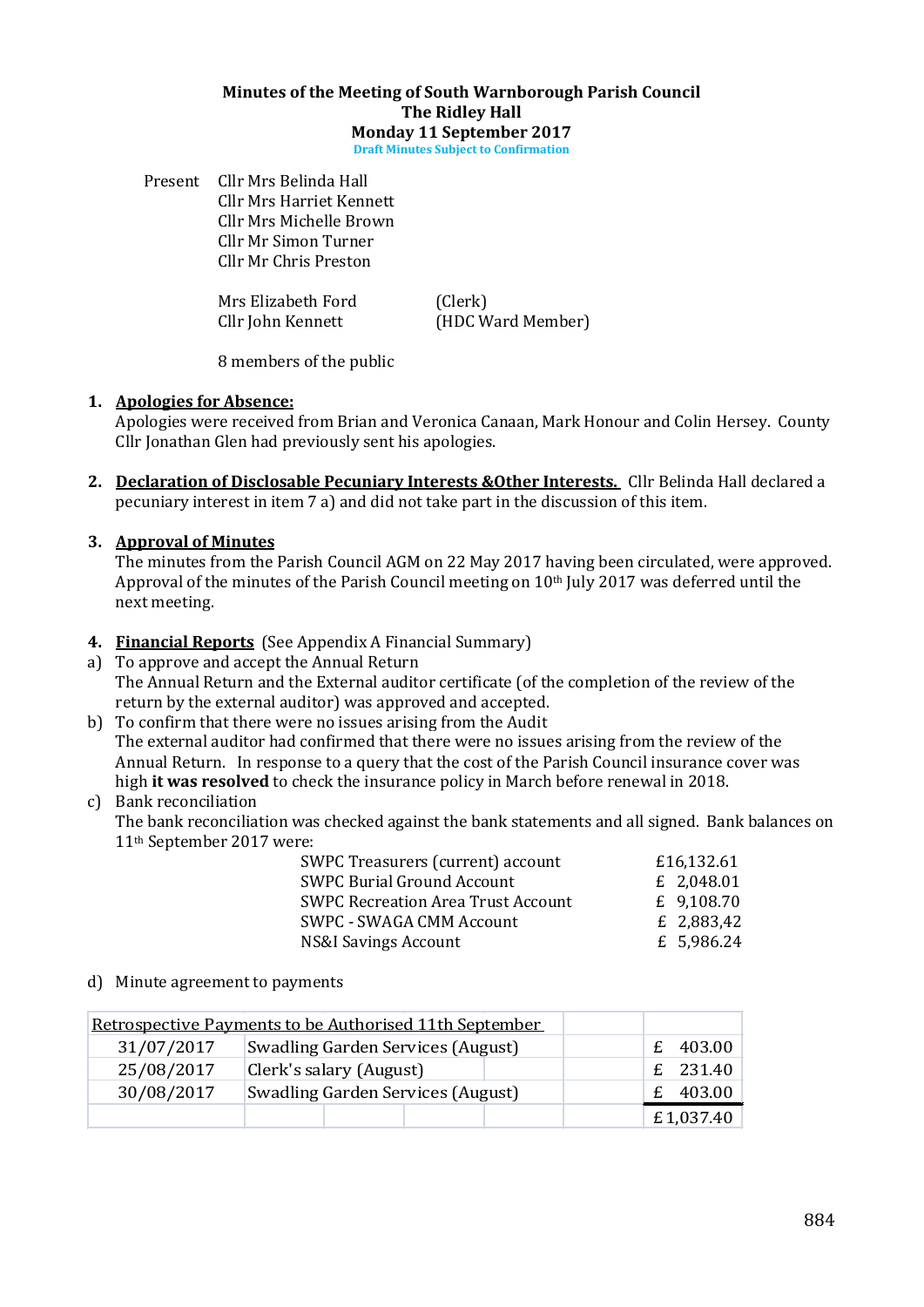| Payments to be Authorised 11th September        |   |        |
|-------------------------------------------------|---|--------|
| 11/09/2017 BDO review annual return             | £ | 120.00 |
| 11/09/2017 Lawnmaster August Village Green      | £ | 23.00  |
| 11/09/2017 Clerks expenses June to Sept         | £ | 219.22 |
| 25/09/2017 Clerks salary September              | £ | 231.40 |
| 30/09/2017 Swadling Garden Services (September) | £ | 403.00 |
|                                                 |   | 996.62 |

It was resolved to approve the above payments unanimously (total of £2,034.02).

## 5. Reports from Representatives

(Highways; RoWs; Village Green & War Memorial; Village Fete; SWAGA; Village Shop)

# Highways (David Hand):

A review of highways issues was presented. David Hand would speak to Colin Hersey to agree how to contact HC Highways to request removal of the surplus material from the ditch outside Wychwood House. Cllr Harriet Kennett and the Clerk would discuss whether to contact the landowner re. clearance of the ditch by "Poachers Field".

# RoWs (David Thornton)

David Thornton had met with the HCC Countryside Access Officer, walked key rights of way in the Parish and would check which paths had been included on the HCC Cutting List. He planned to prepare information on the Rights of Way in the Parish for publication on the new website. A regular monthly check of hedges etc alongside Footpath 1 would be carried out.

It was decided to organize a Ramble to raise funds for Children in Need on the morning of Sunday 15th October starting at about 11am the Poachers Inn. Cllr Michelle Brown would prepare a poster with details of the event for display at the Village Shop. The Clerk would include information on the event in the SWPC entry in the parish magazine.

## Village Green and War Memorial (from report provided by Mark Honour)

A big thank you was given to the volunteers who work hard to keep the Village Green garden area looking so attractive. The end of year tidy up would be carried out later in November.

#### Village Fete (Barry Stoneman)

The Village Fete on 24 June raised about £2,000 with the proceeds being shared between the SWAGA, the new St Andrews Church Children's Group and also Long Sutton Primary School. It was agreed to hold a fete next year.

# SWAGA

Cllr Michelle Brown read the report provided by Peter Brown. Thanks were given to Cllr Harriet Kennett for carrying out the weekly inspection.

- 1. The bubble football event was carried out on the 7<sup>th</sup> September and the South Warnborough team maintained their position "as reigning champions".
- 2. The Volunteer Day to paint the equipment would take place in coming weeks.
- 3. Fence and other repairs would be discussed at the future SWAGA committee meeting.

#### Village Shop: (Barry Stoneman)

The shop was still going well. A Macmillan Coffee morning would be held in the Village Hall on Saturday 30th September from 10 to 1pm and all donations of cakes were welcomed.

Best wishes were sent to the local resident who had been seriously injured in a road accident outside the shop almost two weeks before the meeting. Speeding of cars through the village was discussed with note made that the SID maximum speed setting of 40-45mph was regularly exceeded, although the speed limit through the village was 30mph.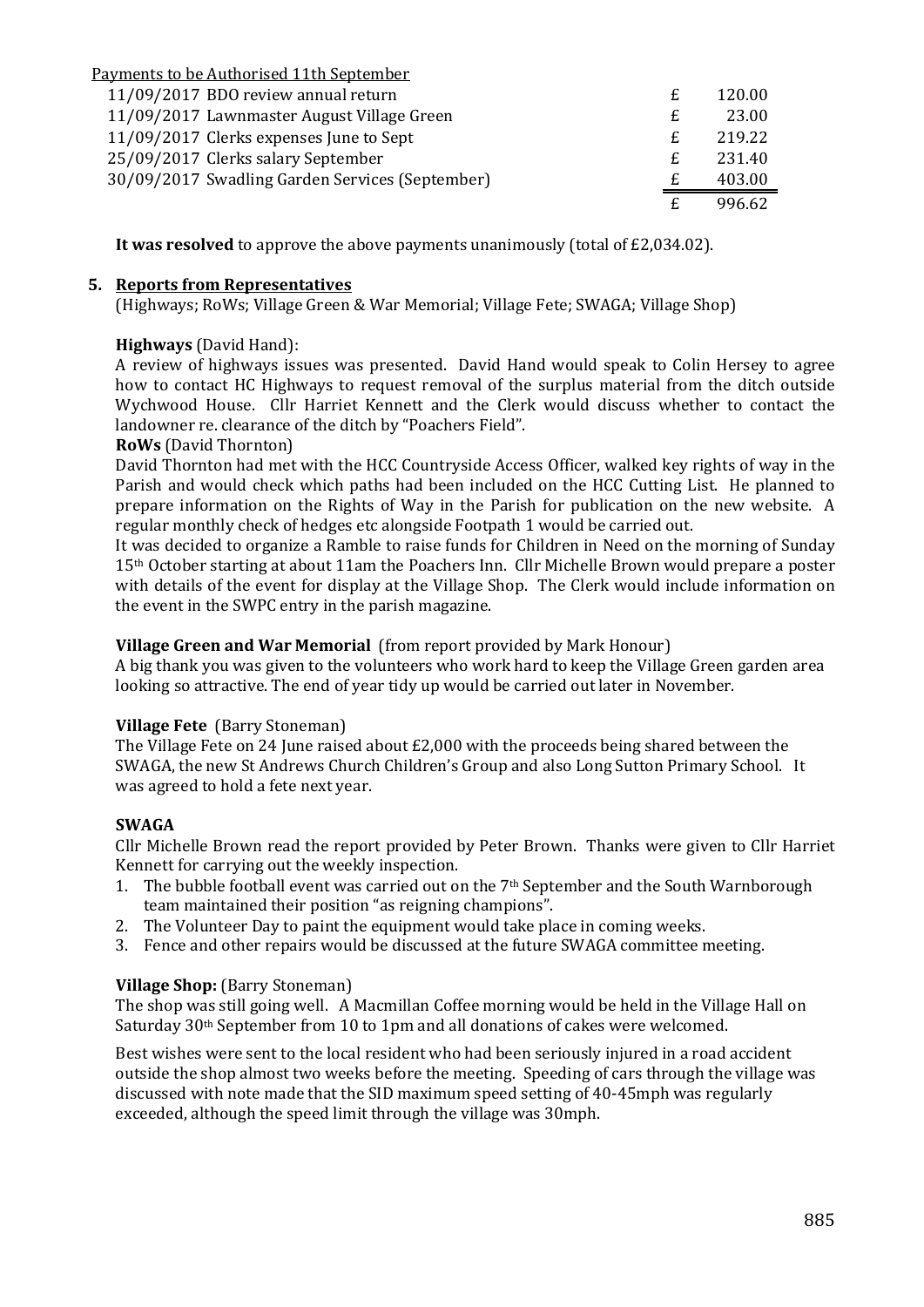It was resolved that the Clerk would write to HC Highways to request advice on what measures could be introduced to increase road safety in the village.

# Village Hall: (Cllr John Kennett)

It had been agreed by the management committee to allow the new defibrillator to be fixed on the outside of The Ridley Hall. David Thornton agreed to carry out the fixing and he and John Kennett would liaise to agree the location. The box was not locked and the defibrillator did not need a code to operate. It had a single use battery so after each use a new battery would be required. The Parish Council would arrange a session at The Ridley Hall to provide an opportunity for residents to learn about using the defibrillator.

# 6. Update from the SW Local Plan Review Committee

Jo Grey advised that no new documents had been uploaded on the "Poachers Field" application on the Hart website since May. No new activity was being carried out at the Lees Barns site for which permission had not been granted.

# 7. To consider the following planning applications;

a) 17/02070/AMCON, High Beeches, Swaines Hill. Variation of condition number 10 (approved plans) of application 16/01555/FUL - demolition of existing dwelling and erection of replacement dwelling and associated outbuildings at High Beeches.

Cllr Belinda Hall, having declared a pecuniary interest, took no part in the discussion of this item.

The application was discussed but no comment was decided at the meeting.

b) 17/02818/FUL, Humbly Grove Farm, Baymans Lane, South Warnborough (N.B. Planning Authority Basingstoke and Deane Borough Council), Demolition of existing barns and erection of a 1 no. 5 bed dwelling with detached garage (alternative scheme to 16/03851/FUL).

The application was discussed and **it was resolved** to submit the comment of no objection.

#### 8. Update on previous applications since last meeting.

#### Comments submitted to Hart District Council since last meeting

17/02026/TPO, Granary Court, Alton Road. Removal of Oak T4 because it impedes the implementation of approved planning consent for a sewage treatment plant.

The Parish Council submitted the comment to object to the application and included that the Parish Council was concerned that the application referred to the proposed sewage treatment plant as having planning permission which was understood not to be the case. Also the proposed treatment plant would serve parts of the site which were understood to be unauthorised development.

17/01825/HOU, 9 Nash Meadows South Warnborough. Demolition of existing conservatory and construction of a single storey rear extension.

The Parish Council submitted the comment of no objection.

#### Applications Decided

17/01341/ADJ (Planning Authority HCC not Hart DC) Western Common, Humbly Grove Oilfield, The Avenue, Lasham. Variation of condition 1, 2 and 5 of planning permission 14/00863/CMA (to allow the continued export of oil by up to 4 tankers per day (8 movements) until production ceases or until 30 September 2025 whichever is the sooner).

The Parish Council had submitted the comment of no objection. Permission granted with condition for no tanker traffic through the Golden Pot junction.

17/01520/PRIOR Swaines Hill Manor, Swaines Hill. Notification for Prior approval for a Proposed Change of Use of Agricultural Buidling to a Dwellinghouse (Class C3), and for Associated Operational development. Parish Council comment no objection. Hart decision made that prior approval not required.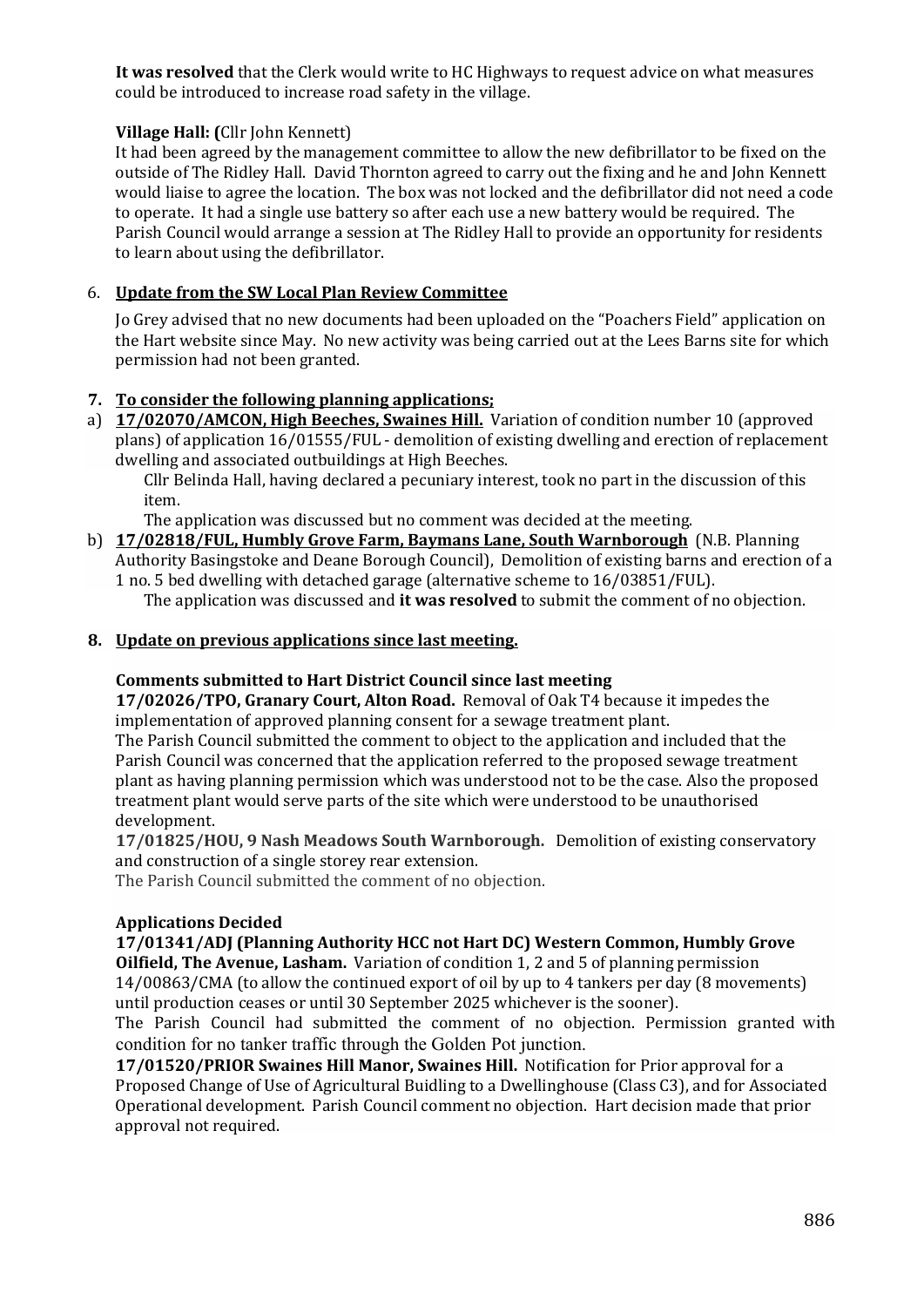17/01422/HOU Everleigh Cottage, Lees Hill. Construction of unit (previously approved as garage and store) to provide ancillary accommodation to main dwelling. The Parish Council comment was no objection subject to various conditions being included in the event that permission was granted. Permission granted.

# Applications Ongoing:

APP/N1730/W/17/3181541, 6 Alton Road. Appeal by written representation against refusal of planning permission ref. 17/00112/FUL for the erection of a three bedroom dwelling next to 6 Alton Road. It was resolved at the meeting that the Parish Council would write in support of the appeal.

15/02357/FUL Land Adjacent to Poachers Field, Alton Road: Erection of 15 residential dwellings etc. Original application submitted 1/10/15. Parish Council comment to object. Due to unresolved issues with surface drainage, foul drainage, highways and design in the Conservation Area, it was understood that the application would be withdrawn, with a new application to be submitted in October/November.

#### 9. Update from County Councillor

The County Councillor had previously sent his apologies that he could not attend the meeting.

# 10. Update from District Councillor

No major revisions to the Local Plan spatial strategy had been made with a proposed reduction to the number of houses at Hartland Park (1500 down to 750-800) having been rejected due to the costs associated with developing the site. Murrell Green was also still the preferred choice of location for a new settlement above alternatives Winchfield and Rye Green Common.

#### 11. To decide on issues to be reported to the Multi Agency Flooding Meeting on 25th September

This was discussed with a request that future building development in the village should be provided with adequate drainage and anti-flooding provision. Cllr John Kennett advised that the meeting was to address specific problems in the surface and foul drainage systems.

#### 12. Questions and Answers from the Floor

There were no questions.

#### 13. Confirm date of next meeting

The date of the next meetings was confirmed as Monday 6th November at The Ridley Hall, with a start time of 7.30pm.

# 14. To agree that under the Public Bodies (Admission to Meetings) Act 1960, the press and public is excluded from the meeting whilst matters pertaining to employee of the council are discussed.

It was resolved to close the meeting to members of the public. See confidential minute

The public meeting finished at 8.45pm.

Signed Chairman Date

Parish Clerk Elizabeth Ford